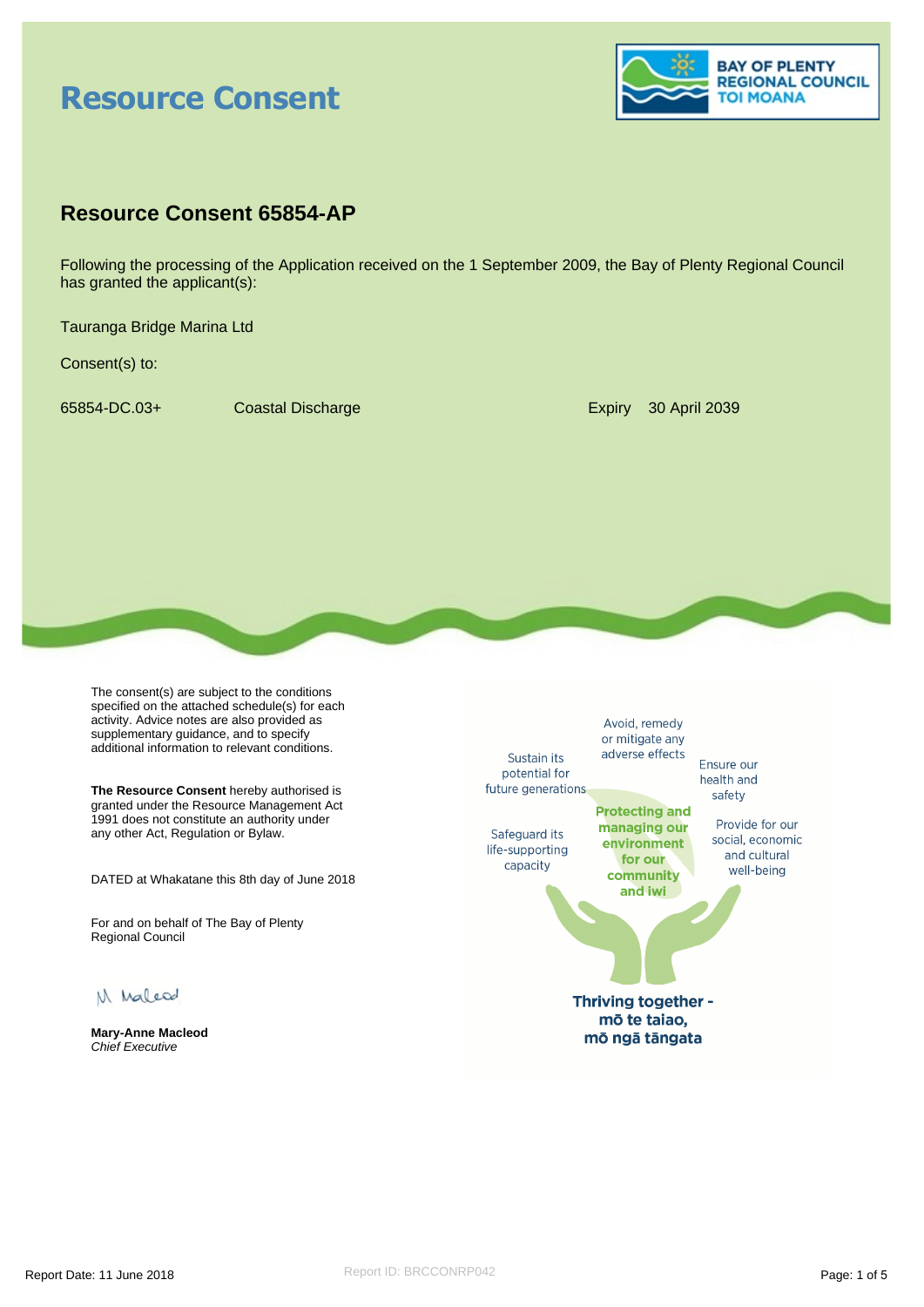# **Bay of Plenty Regional Council**

# **Resource Consent**

Pursuant to the Resource Management Act 1991, the **Bay of Plenty Regional Council**, by a decision dated 8 June 2018, **hereby grants**:

A resource consent:

 **Under section 15(1)(a) and (b) of the Resource Management Act 1991 and Rule 9.2.4 (b) of the Bay of Plenty Coastal Environment Plan and Rule CD6 being a restricted discretionary activity to Discharge Treated Stormwater and Rule CD8 being a discretionary activity to discharge Washwater from the Hardstand Area of the Boatyard at the Tauranga Bridge Marina to the Tauranga Harbour.**

subject to the following conditions:

# **1 Purpose**

1.1 The purpose of this resource consent is to authorise and specify conditions with discharge of treated stormwater and washwater from the boatyard at the Tauranga Bridge Marina.

# **2 Location**

2.1 The activities authorised under this consent shall be located at 101 Te Awanui Drive Harbour Bridge Tauranga as shown on the plan referenced as BOPRC Plan Number 65854/1.

# **3 Map Reference**

3.1 At or about map reference NZTM 1880414,5826019

# **4 Legal Description**

4.1 Tauranga Harbour (Crown Land) Tauranga SD (Tauranga District).

# **5 Stormwater Management and Treatment**

- 5.1 Stormwater and washwater discharging from the Tauranga Bridge Marina maintenance boatyard shall be treated in an onsite treatment device before discharge to the Tauranga Harbour.
- 5.2 The stormwater system and associated treatment devices shall be generally in accordance with the information submitted with the application including the drawing identified as: Golder Associate, proposed treatment system after upgrade, June 2009, Project TAUBRTRG002/3, including the mussel filter referenced as B.O.P.R.C. Plan No. 65854/2.
- 5.3 An easily accessible sampling point must be available at the outlet to the Tauranga Harbour for monitoring purposes.
- 5.4 The outlet to the Tauranga Harbour shall be protected from erosion and scour, to the satisfaction of the Chief Executive of the Regional Council or delegate.

# **6 Discharge Quantity**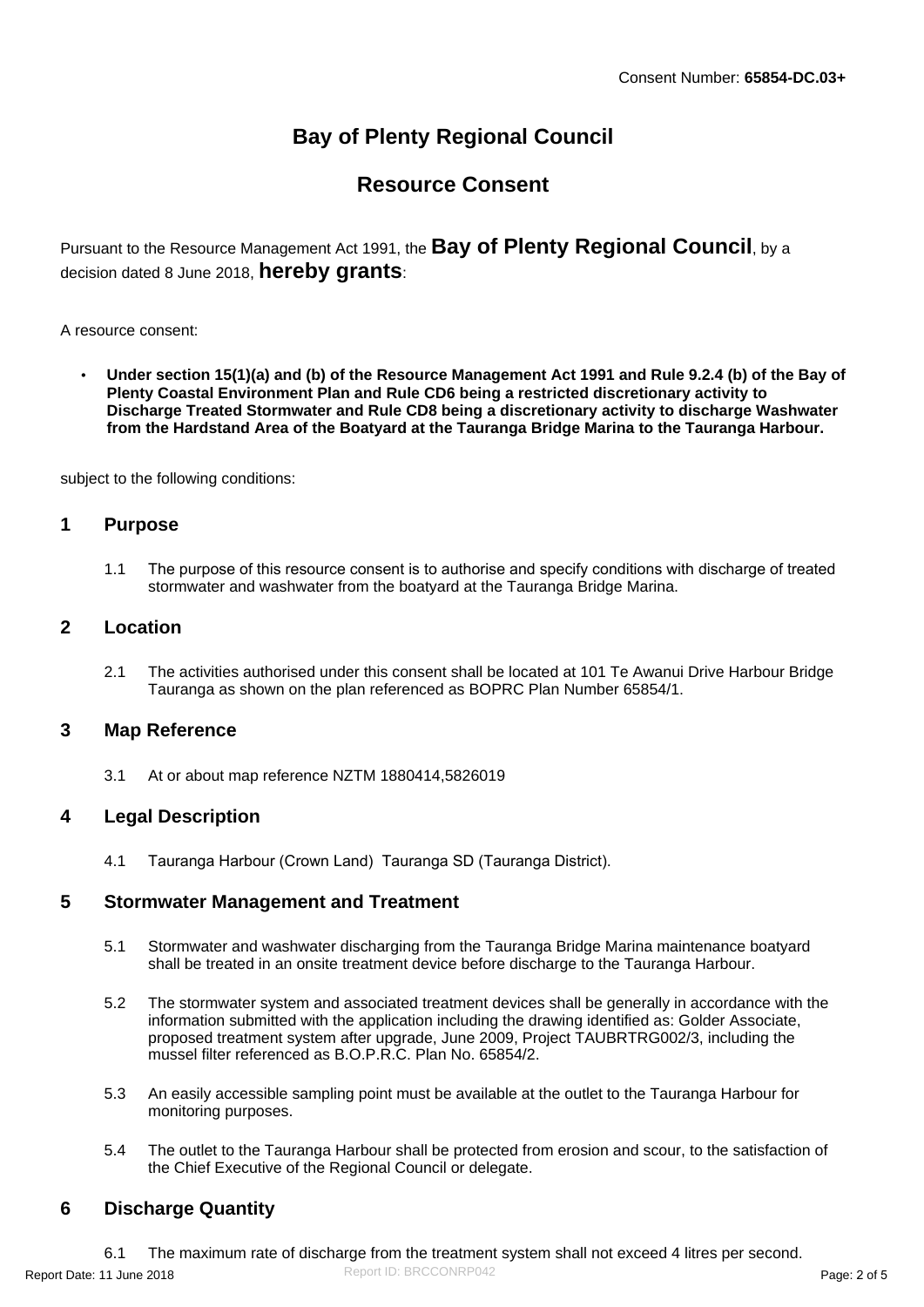# **7 Discharge Quality**

- 7.1 The concentration of the contaminants in the receiving marine water environment shall not exceed the limits set in Conditions 7.2 to 7.7 (ANZECC Guidelines for Marine Water 2000, 80% Protection Level), after 10 meters of reasonable mixing.
- 7.2 Total suspended solids (TSS) shall not exceed 150 grams per cubic metre.
- 7.3 The pH shall be between 6 and 9.
- 7.4 The total petroleum hydrocarbons (TPH) shall not exceed 15 grams per cubic metre.
- 7.5 Total Copper shall not exceed 0.008 grams per cubic metre.
- 7.6 Total Zinc shall not exceed 0.043 grams per cubic metre.
- 7.7 Total Lead shall not exceed 0.012 grams per cubic metre.
- 7.8 The concentration of contaminants in the marine sediments shall not exceed the following limits (ANZECC ISQG-High 2000):
	- 0.27 grams per kilogram (dry weight) Total Copper;
	- 0.41 grams per kilogram (dry weight) Total Zinc;
	- 0.22 grams per kilogram (dry weight) Total Lead; or 1
	- 5 grams per kilogram (dry weight) Total Petroleum Hydrocarbons
- 7.9 The consent holder shall ensure that no discharge resulting from the exercise of this consent, shall result in any of the following; after 10 meters of reasonable mixing:
	- The production of conspicuous oil or grease films, scums or foams, or floatable or suspended materials;
	- Any conspicuous change in the colour or visual clarity; and Any emission of objectionable odour;
	- Any significant adverse effects on aquatic life;
	- The natural temperature of the water being changed by more than three degrees Celsius; or
	- Aquatic organisms being rendered unsuitable for human consumption by the presence of contaminants.

# **8 Discharge Monitoring**

- 8.1 The consent holder shall ensure that a representative sample of the discharge is collected while the tanks are being discharged and after the discharge has occurred for a minimum of 30 minutes, on a quarterly basis, after 10 meters of reasonable mixing in the harbour in alignment with the direction of the current.
- 8.2 The quarterly samples required by 8.1 shall be taken between the months of:
	- 1 January and 31 March;
	- 1 April and 30 June;
	- 1 July and 30 September; and
	- 1 October and 31 December.
- 8.3 The discharge samples taken as required by condition 8.1 shall be analysed for the water contaminants listed in Conditions 7.2 to 7.7.
- 8.4 Any water quality results exceeding the maximum concentrations listed in conditions of this consent, shall trigger the following:
	- 1. Investigation into the causes of the exceedance(s); and
	- 2. Corrective action to address the exceedance(s); and
	- 3. Re-testing of the discharge for the contaminants following implementation of corrective action; and
	- 4. A report detailing points 1 3 above which shall be forwarded to the Regional Council within 10 working days following completion of receipt of the re-test results.
- 8.5 Should the water quality analysis results for any individual contaminant be above the limits set in conditions of this consent (conditions  $7.2 - 7.7$ ), for 3 consecutive stormwater samples analysed, the consent conditions may be reviewed under condition 12.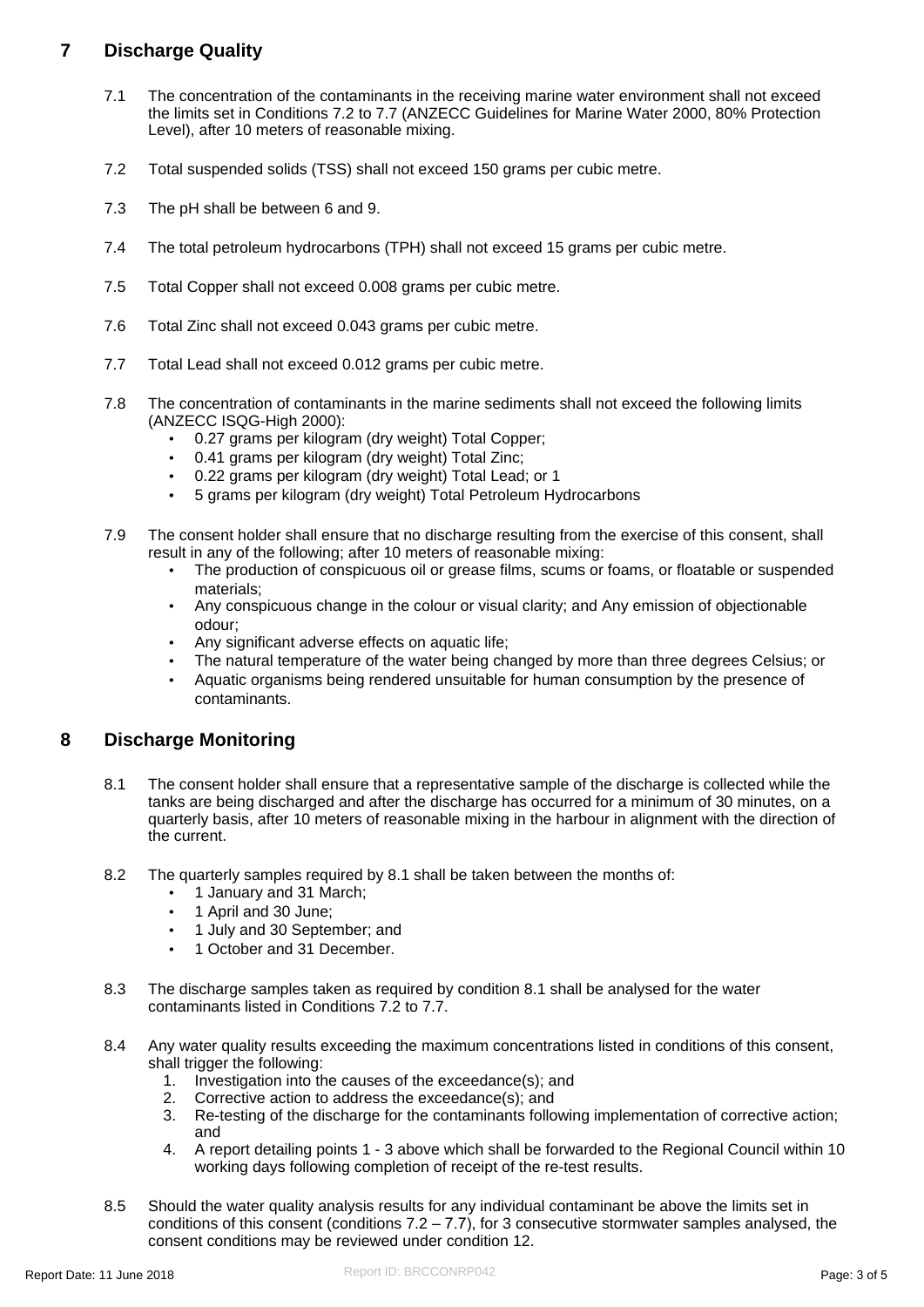- 8.6 The consent holder shall undertake sediment sampling at 10, 15, 20 and 30 meters off-shore from the discharge point, in on incoming and outgoing tidal direction, in the first year of the granting of this consent and every 5 years thereafter. The samples taken at each location shall be a composite sample of 5 sub-samples, taken within 5 metres from the shore and at a depth between 0 to 20 centimetres.
- 8.7 The sediment samples taken as required by condition 8.6 shall be analysed for the sediment contaminants listed in Condition 7.8.
- 8.8 All sampling required by conditions of this consent shall be undertaken by a suitably qualified and independent person.
- 8.9 Should the sediment quality analysis results be above the limits set in condition 7.8, the consent conditions may be reviewed under condition 12.
- 8.10 Water and sediment analyses required by 8.3 and 8.7, shall be carried out by an IANZ registered laboratory.
- 8.11 The results of the analyses required by condition 8.3 and 8.7 shall be forwarded to the Regional Council within one month of receiving the results (see Advice Note 1).

# **9 On-Site Operations**

- 9.1 All chemicals shall be stored under roof in a bunded facility that can contain 110% of the volume of liquid stored.
- 9.2 The consent holder shall maintain an inventory list of chemicals kept on-site accompanied by the manufacturer's Material Safety Data Sheet.
- 9.3 The consent holder shall make the inventory list required under condition 9.2 available to the Chief Executive of the Regional Council or delegate on request.
- 9.4 All wastes, including chemicals, cleaning material and de-sludged sediments shall be recycled or disposed of at a disposal facility authorised to accept the type of waste being disposed of.
- 9.5 The consent holder shall notify the Regional Council, in writing, of any changes to the operation of the boatyard or to the stormwater system, which may cause a significant change in the quantity or composition of the discharges to the harbour (see Advice Note 1).
- 9.6 The consent holder shall ensure that all parties authorised to undertake work on the boatyard, do so in such a manner, that minimizes contaminants entering the harbour or dust beyond the boatyard boundary (see Advice Note 2).
- 9.7 The consent holder shall ensure that washing activities are only undertaken when there is capacity within the holding tanks to accept the washwater.

# **10 Maintenance**

- 10.1 The consent holder shall ensure that the stormwater treatment system is maintained in an effective capacity at all times to the satisfaction of the Chief Executive of the Regional Council or delegate.
- 10.2 The consent holder will be responsible for any ongoing maintenance of the outfall and shall ensure that the erosion protection at the outlet is maintained in an effective capacity at all times to the satisfaction of the Chief Executive of the Regional Council or delegate.
- 10.3 Any scour of the foreshore resulting from either the presence of the stormwater outlet or the discharge from the outlet, shall be effectively stabilised.
- 10.4 The consent holder shall maintain the boatyard in accordance with the Site Management Plan in a clean state, or as directed by the Chief Executive of the Regional Council or delegate, so that debris is not entrained in the stormwater.
- 10.5 The consent holder shall discharge all water from the holding tanks as soon as sufficient settling has occurred, to ensure that maximum retention capacity is available at all times and as a minimum at least 12 hours prior to any severe weather warning.